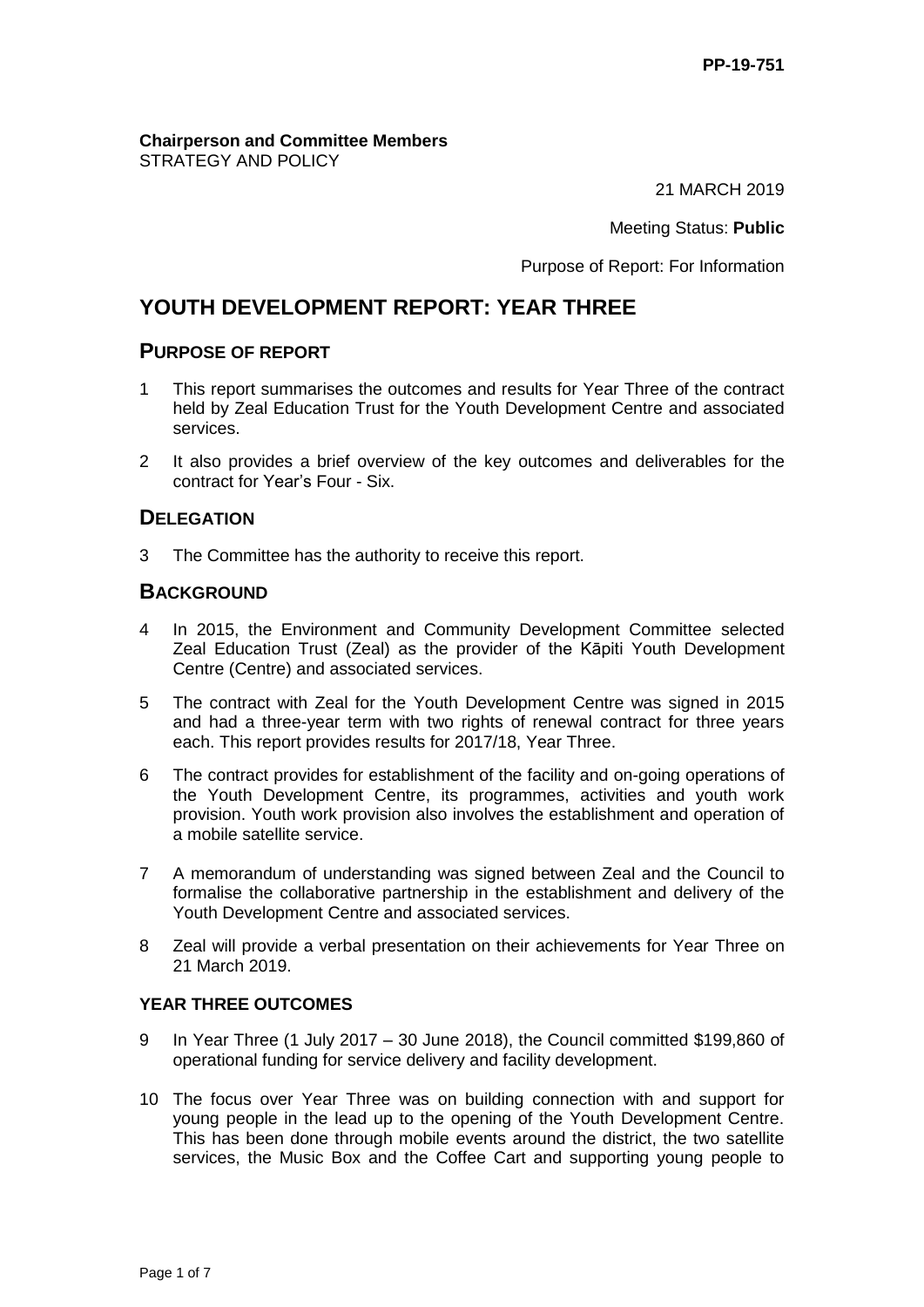lead activities. In June 2018 (at the end of Year Three), the Youth Development Centre was opened.

- 11 The following provides the results against outcomes for Year Three under each of the five service areas;
	- a. facility development
	- b. youth engagement and development opportunities
	- c. youth participation in decision making
	- d. community engagement
	- e. best practice youth work

#### **Facility Development**

- 12 There were three outcomes sought for facility development:
	- Building is fit for purpose *(Achieved)*
	- Young people have sense of ownership *(Achieved)*
	- Community is welcomed *(Achieved)*
- 13 The Zeal facility was opened in June 2018. In Year Three Zeal fundraised further funds towards the capital fit out of the Youth Development Centre outside of the Lotteries Facilities Fund with the final cost of the facility at \$1,095,587 (excluding GST). Zeal also raised additional funds for equipment for the Youth Development Centre of \$78,814 (excluding GST). The facility includes staging and event space, a digital media suite, break out rooms for small groups and an outdoor area.
- 14 A highly successful launch was attended by young people, media, the Mayor and Councillors and key stakeholders, with the Kāpiti Coast Youth Council taking centre stage at the event. A youth launch event was also held to kick start programming at the facility.

#### **Youth Engagement and Development Opportunities**

- 15 There were three outcomes for youth engagement and development opportunities:
	- Safe events which engage young people as recipients and contributors *(Achieved)*
	- Young people gain skills and have youth development outcomes *(Achieved)*
	- A broad base of young people is engaged in the development of the Centre *(Achieved)*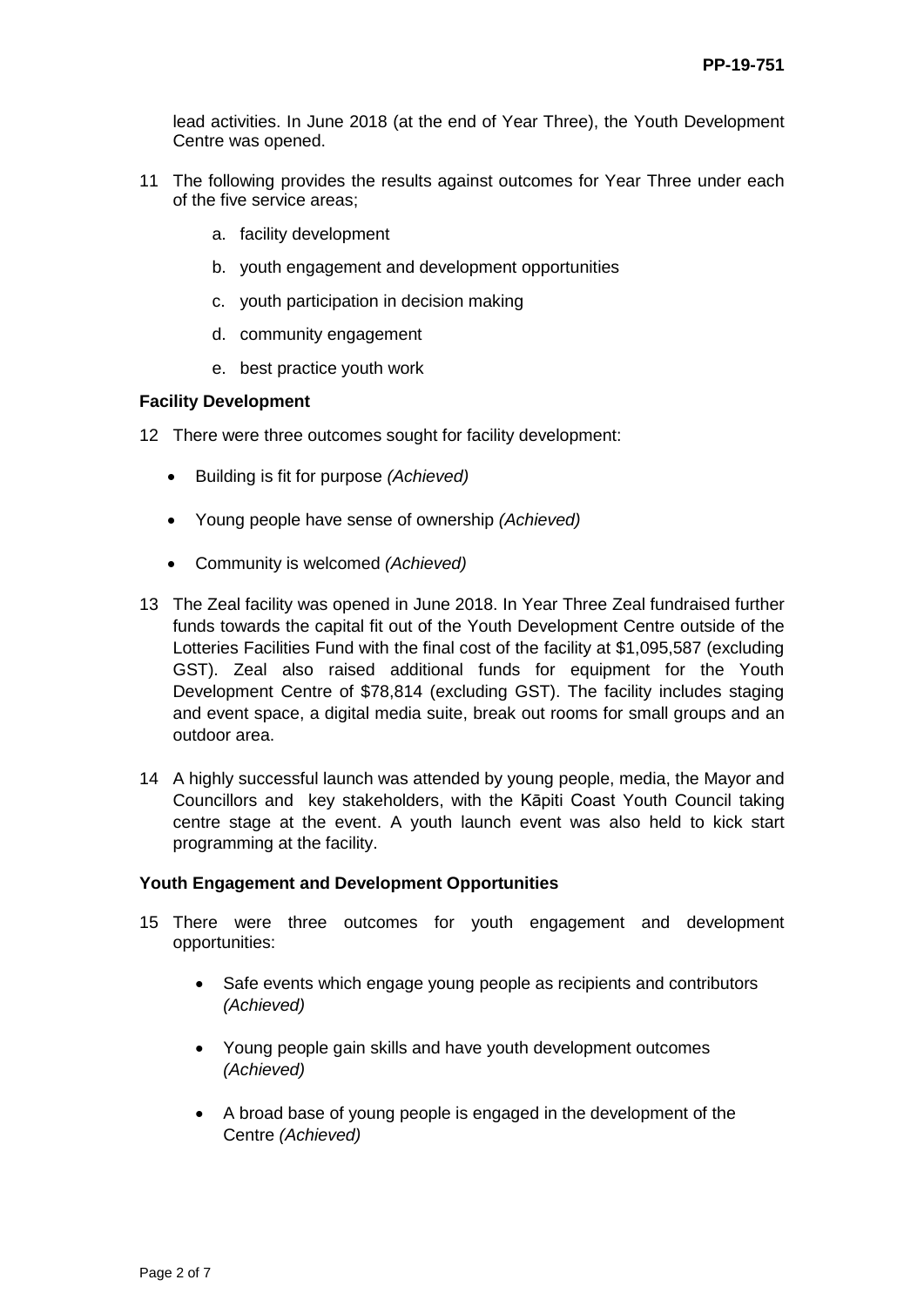- 16 On a weekly basis, two support groups 'Girls Group' and 'Phat Chats' (a young men's group) were delivered at different locations before the Youth Development Centre opened. The groups transferred over to the Youth Development Centre once it opened in June 2019.
- 17 Gateway Barista courses operated in Kāpiti and Ōtaki colleges, providing senior students with structured workplace learning. All participating students achieved NCEA credits and related industry work experience. The coffee cart, one of the satellite Kāpiti services, was run by Gateway students at events across the district. Many of these young people have gone on to find paid work in the hospitality industry.
- 18 Zeal continued to deliver the Music Box satellite service, which functions as a mobile music studio and live performance space, across the district. In Year Three, it was activated in a wide range of community spaces including secondary schools, Kāpiti Food Fair and in a range of events in Ōtaki. Over 1000 young people utilised the Music Box across Kāpiti and Ōtaki college with afterschool opportunities provided at Ōtaki College due to demand. A one day Matariki celebration in June 2018 saw over 1000 people explore the music box in Ōtaki and a week long programme was delivered with the Music Box in conjunction with Māoriland Hub as a part of Youth Week 2018.
- 19 As the Youth Development Centre was being built, connecting with young people through the colleges was essential. Over 3000 college students participated in and/or attended 8 large events delivering in the three mainstream colleges. These events included opportunities for young people to perform, learn skills, connect with youth workers, participate in sports and team activities. Zeal staff and young people also contributed by providing technical support for a range of college events over the year.

### **Youth Participation in Decision Making Outcomes**

- 20 There were two outcomes sought for youth development in decision making:
	- Young people help shape service delivery and facility development (*Achieved)*
	- Young people have increasing participation and/or contribution to their community *(Achieved)*
- 21 The Zeal youth volunteer team continued to strengthen with 13 active members across the district from Ōtaki to Paekākāriki. There is representation from all three mainstream colleges in the district and the Kāpiti Coast Youth Council. The volunteer team received training opportunities to build their skills and confidence and were involved in planning and delivering events through the year.
- 22 A wider group of over 100 young people were involved in co-designing and delivering youth engagement, college and community events over the year. These young people contributed to Zeal's mobile programming, college events and acted as a conduit between Zeal and the colleges in the lead up to the opening of the Youth Development Centre.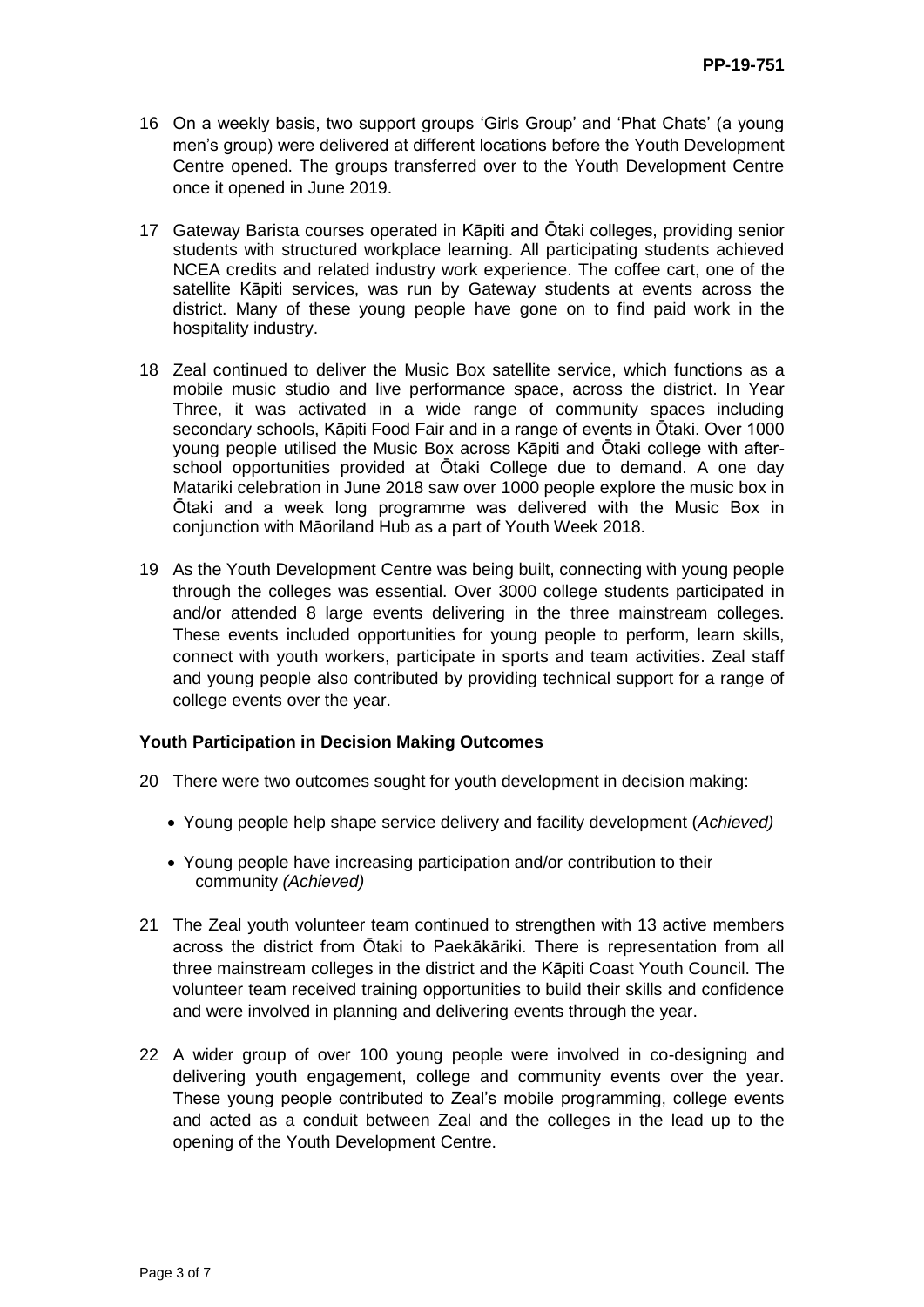- 23 Youth led activities are a core part of Zeal programming. There are strong youth development benefits from supporting young people to plan and lead events. One on-going youth led event is the 'Musicians Lounge'. This event has become a monthly activity completely organised by young people mentored by the Zeal Events Coordinator. This is another activity which transferred into the Youth Development Centre when it opened.
- 24 Zeal continued to work closely with the Kāpiti Coast Youth Council and partnered with the Youth Council to deliver the facility launch events.

#### **Community Engagement Outcomes**

- 25 There was one outcome sought for community engagement:
	- Positive and beneficial community engagement *(Achieved)*
- 26 In Year Three, Zeal continued to work and support community organisations and connect young people to their community. Zeal engaged with 33 community leaders and organisations in Kāpiti. Zeal supported nine significant community events providing youth performers, event volunteers and youth technical crews.
- 27 These events helped Zeal connect with the wider community by providing much needed event support to community organisations. It also provided young people with the opportunity to give back to their community, showcase their talents and reinforce their skills. These events included the Kāpiti Coast Festival where Zeal provided full sound and stage management and the Waikanae Spring Fair where youth performers and volunteers supported the event.
- 28 Zeal coordinated the volunteer efforts of young people to support community organisations in other ways. This included supporting youth volunteers to deliver yellow pages for Waikanae Lions, assist Well-Able with their move to new premises and supported a Kāpiti Primary School event with sound and lighting support.

#### **Best Practice Youth Work**

- 29 Zeal employed a fulltime manager in Kāpiti in Year Three as well as a Gateway coordinator (10 hours/ week), Music Box & Events Coordinator (5 hours/week) and Coffee Cart Satellite Service Coordinator (5 hours/week). Zeal have engaged four volunteer youth interns who led projects and contributed over 4000 volunteer hours for Year Three.
- 30 Zeal staff and interns practice best practice youth work in their roles, working under the Code of Ethics for Youth Work Aotearoa. Both paid and unpaid youth workers actively mentor young people and help connect them with other opportunities outside of Zeal. All interns receive professional youth work training, all paid staff are qualified in youth work and both interns and staff receive professional supervision from a Youth Work supervisor.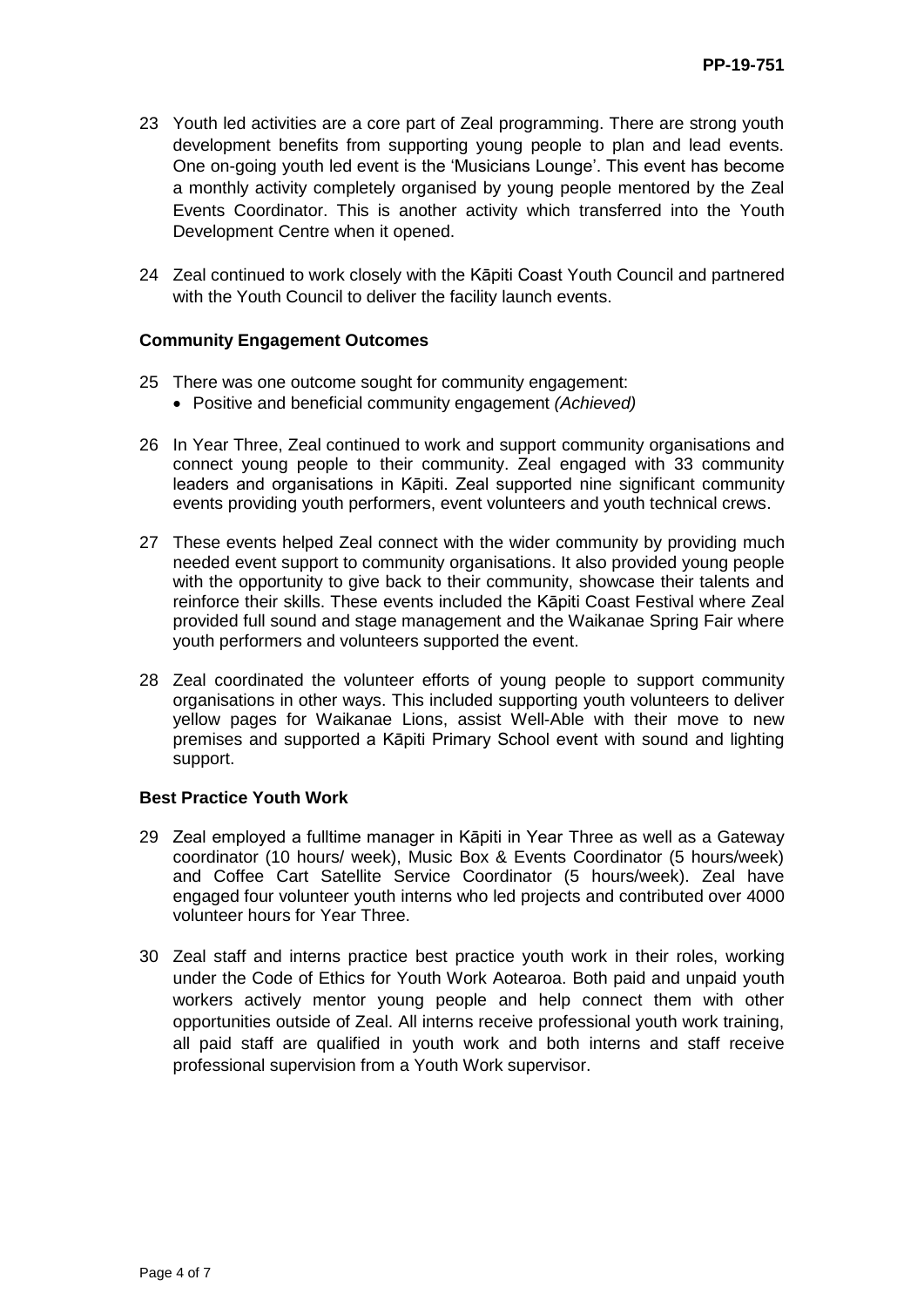#### **Contract Outcomes: Year Four – Six**

- 31 There are five outcomes in the Youth Development Centre contract with Zeal 2018/19 – 2020/21:
	- *A responsive and robust service:* This outcome includes, that service provision is responsive to the diverse communities of young people living in Kāpiti and that evaluation and measuring outcomes is robust.
	- *A diverse youth community utilising the Youth Development Centre*: This includes increasing numbers of young people engaged in meaningful activity at the Youth Centre.
	- *Responsive and enhanced mobile and satellite services provided outside of the Youth Development Centre:* This includes continuing to provide youth development activities in the wider community and outreach opportunities provided in the local Ōtaki community.
	- *Good youth participation in decision making in design and delivery*: This includes undertaking partnership activities with the Kāpiti Coast Youth Council and involving young people in shaping and leading planning and delivery at the Youth Development Centre.
	- *Strong community engagement:* This includes taking up collaborative opportunities with other local organisations and continuing to grow the positive reputation of the Youth Development Centre and Zeal Kāpiti with the general public in Kāpiti.
- 32 Year Four and Five are focused on establishing service delivery through the new Youth Development Centre facility. Zeal will continue to grow a versatile model of service and infrastructure to deliver youth development and youth work services in the community outside of the Centre facility.
- 33 A focus on investigating the needs of the Ōtaki youth community and how Zeal could contribute to Ōtaki wellbeing through mobile activities will start in Year Four.
- 34 Zeal will develop a sustainable income plan with activities from Year Five to ensure the Youth Development Centre has diverse and robust streams of income developed over time. Two additional part time youth workers will be employed to progress service delivery.

### **CONSIDERATIONS**

### Policy considerations

35 There are no policy considerations for the purposes of this report.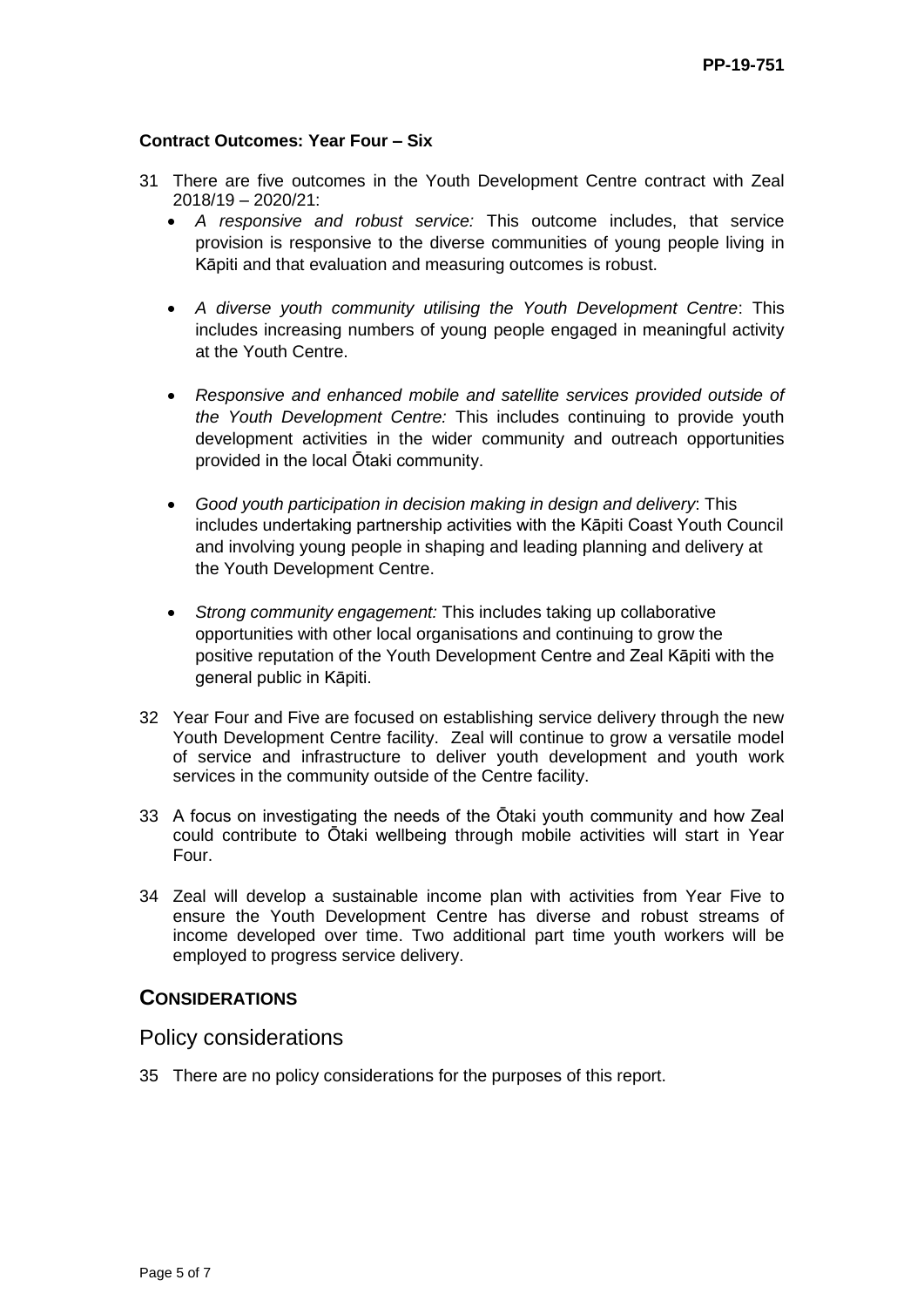# Legal considerations

36 There are no legal considerations for the purposes of this report.

### Financial considerations

- 37 The contract committed \$735,696 operational funding for the first three years.
- 38 In March 2017, Council re-purposed \$75,000 of Zeal's Year three contracted operational funding for the fit out of the Youth Development Centre, leaving \$199,860 for operational costs.
- 39 Council's Year Four- Six contract with Zeal has a similar level of investment as the first three years, with adjustments for inflation. This level of investment is committed in the Council's Long term plan.
- 40 At each contract review period, discussions occur that look at Council's financial commitment over time, giving Zeal an opportunity to build future sustainability. Built into the contract is a condition that requires Zeal to develop a sustainable funding plan with the view that Council will reduce its contribution from Year Six.

### Tāngata whenua considerations

- 41 Zeal continues to progress their journey with mana whenua and have committed to continue to work to develop their own relationship with local iwi.
- 42 Zeal have worked alongside Māori communities and Māori organisations to increase rangatahi participation.
- 43 Zeal provide updates of their work programme and sought advice from Te Whakaminenga o Kāpiti annually.

# **SIGNIFICANCE AND ENGAGEMENT**

### Significance policy

44 This matter has a moderate degree of significance under the Council's Significance and Engagement policy. This is related to the public interest in the project and previous community concerns.

### Consultation already undertaken

45 Consultation was undertaken on the Youth Development Centre as part of the 2015 Long Term Plan.

# Engagement planning

46 An engagement plan is not required for the recommendations outlined in this report.

# **Publicity**

47 No publicity is planned for the recommendations outlined in this report.